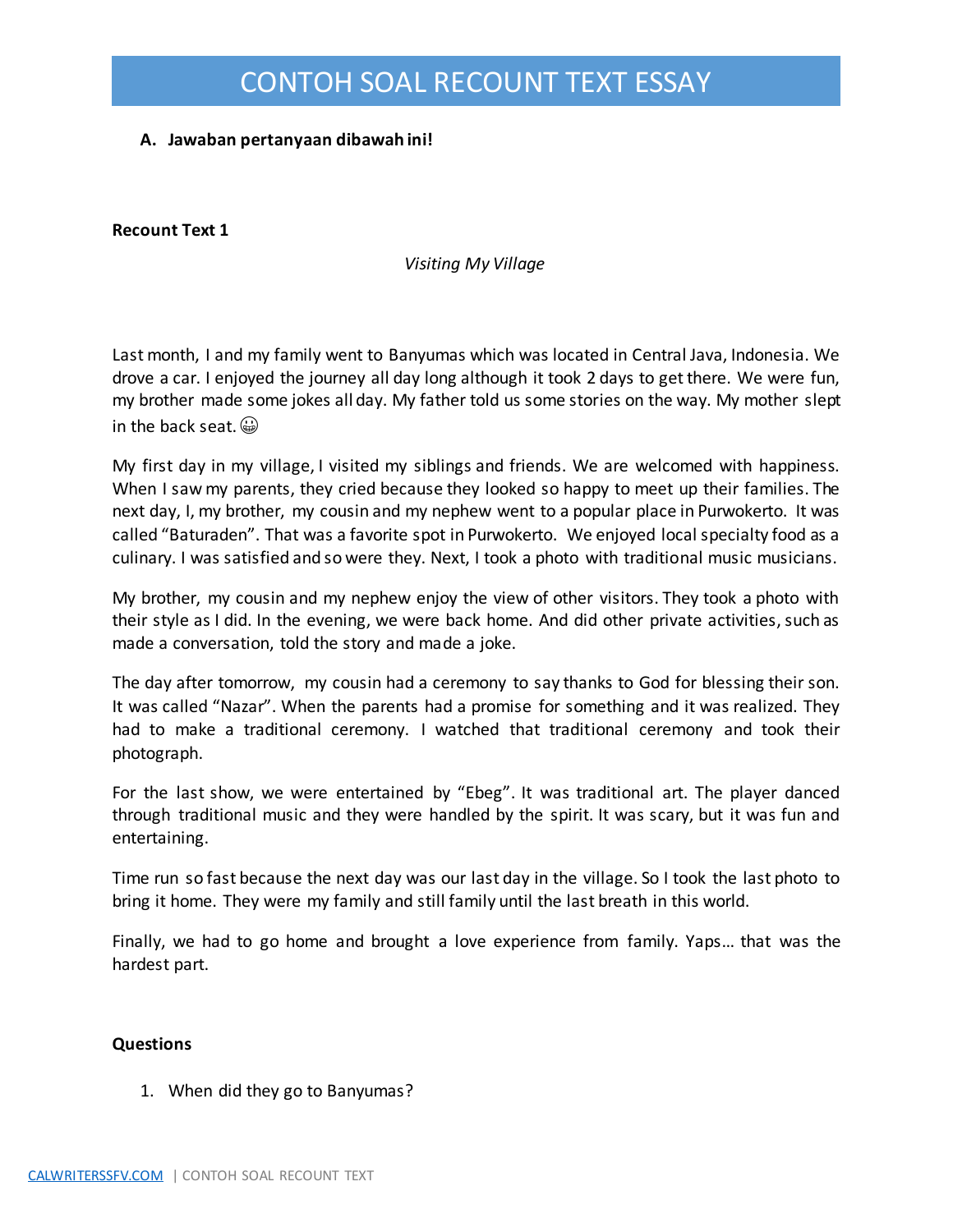- 2. How did they go there?
- 3. Was the writer sad on the way?
- 4. What did the writer do on the first day?
- 5. What was the popular place in Purwokerto?
- 6. What is the meaning of "private activities" in the 2nd paragraph?
- 7. What did they call the ceremony to say thanks to God?
- 8. Why was the writer scare with "Ebeg"?
- 9. When did the writer take the last foto?
- 10. Did the writer enjoy the holiday in the village?

#### **Recount Text 2**

#### *A trip to Mount Fuji*

July 2016, I went to West Tokyo by plane. It was my first journey to Japan. I took a trip to Mount Fuji. I stayed at Sakura's house. She is my friend in Japan. We were a classmate at Senior High School. Sakura's house has a big garden with lots of green flowers and beautiful sand. It was so perfect element of a traditional wooden house.

On Sunday morning, I started a journey to the Mountain. At Shizuoka Prefecture, I met Yamato. He was my guiding to Mount Fuji. We took sushi for breakfast. Oh my God, It was delicious. At 9:00 am. local time, we prepared and checked our stuff to continue this journey. I couldn't say anything when I looked at the beautiful scenery from the foot of the mountain. Yamato looked and smiled at me. He said in Japan language "Kore Wa subarashīdesu." It means that it was amazing. Then, I replayed "Hai,-sōdesu." It means that yes, it was.

We reached the top of the mountain after a long and tiring trip. I screamed to blow up my emotion and said thanks to God for this beautiful life. We enjoyed the view from the peak and waiting for the next day. The day that I couldn't forget. It was called "Hatsu Hinode" It means that it was my first time to see the sun rises in Mount Fuji.

Finally, I, Yamato and the other traveler went home by the blessing of Mount Fuji. That was a very pleasant moment that I ever got.

### **Questions**

- 11. When did the writer go to Tokyo?
- 12. How did the writer go there?
- 13. Where did the writer stay in Tokyo?
- 14. Who is Sakura?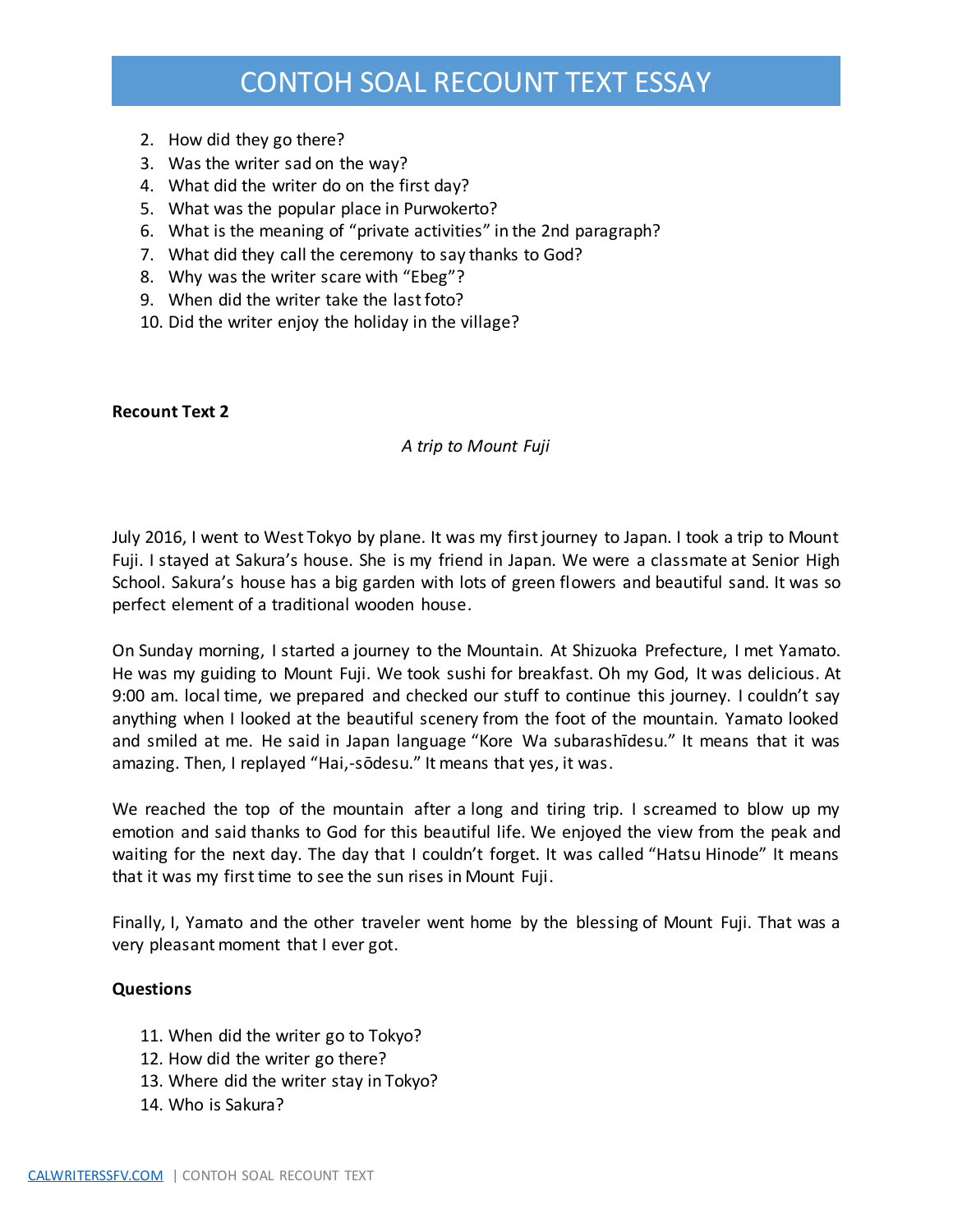- 15. When did the writer go to Mount Fuji?
- 16. Where did the writer meet Yamato?
- 17. Who was Yamato?
- 18. What did they take for their breakfast?
- 19. What time did they prepare and check their stuff to continue the journey?
- 20. What is the meaning of Kore Wa subarashīdesu?
- 21. How was the trip to Mount Fuji?
- 22. Why did the writer scream at the top of the mountain?
- 23. Did they enjoy the view from the peak?
- 24. What is the meaning of Hatsu Hinode?
- 25. What was the writer brought from Mount Fuji?

#### **B. Kunci jawaban diatas.**

- 1. They went to Banyumas last month.
- 2. They went to Banyumas by car.
- 3. No, he was not. He enjoyed and he was fun because his brother made some jokes all day.
- 4. The writer visited his siblings and his friends.
- 5. The popular place in Purwokerto was called Baturaden.
- 6. Private activities are the activities belonging to or for the use of one particular person or group of people only.
- 7. They called Ebeg the traditional ceremony to say thanks to God.
- 8. Because Ebeg was a traditional danced which was handled by the spirit.
- 9. The writer took the last foto one day before he left the village.
- 10. Yes of course. He enjoyed in the village.
- 11. The writer went to Tokyo in July 2016.
- 12. The writer went to Tokyo by plane.
- 13. The writer stayed at Sakura's house.
- 14. Sakura is the writer's friend in Japan.
- 15. The writer went to Mount Fuji On Sunday morning.
- 16. The writer met Yamato in Shizuoka Prefecture.
- 17. Yamato was the writer guiding to Mount Fuji.
- 18. They took sushi for their breakfast.
- 19. They prepared and checked their stuff to continue the journey at 9:00 am. local time.
- 20. It means that it was amazing.
- 21. It was a long and tiring trip.
- 22. The writer screamed to blow up the emotion.
- 23. Yes, they enjoyed the view from the peak.